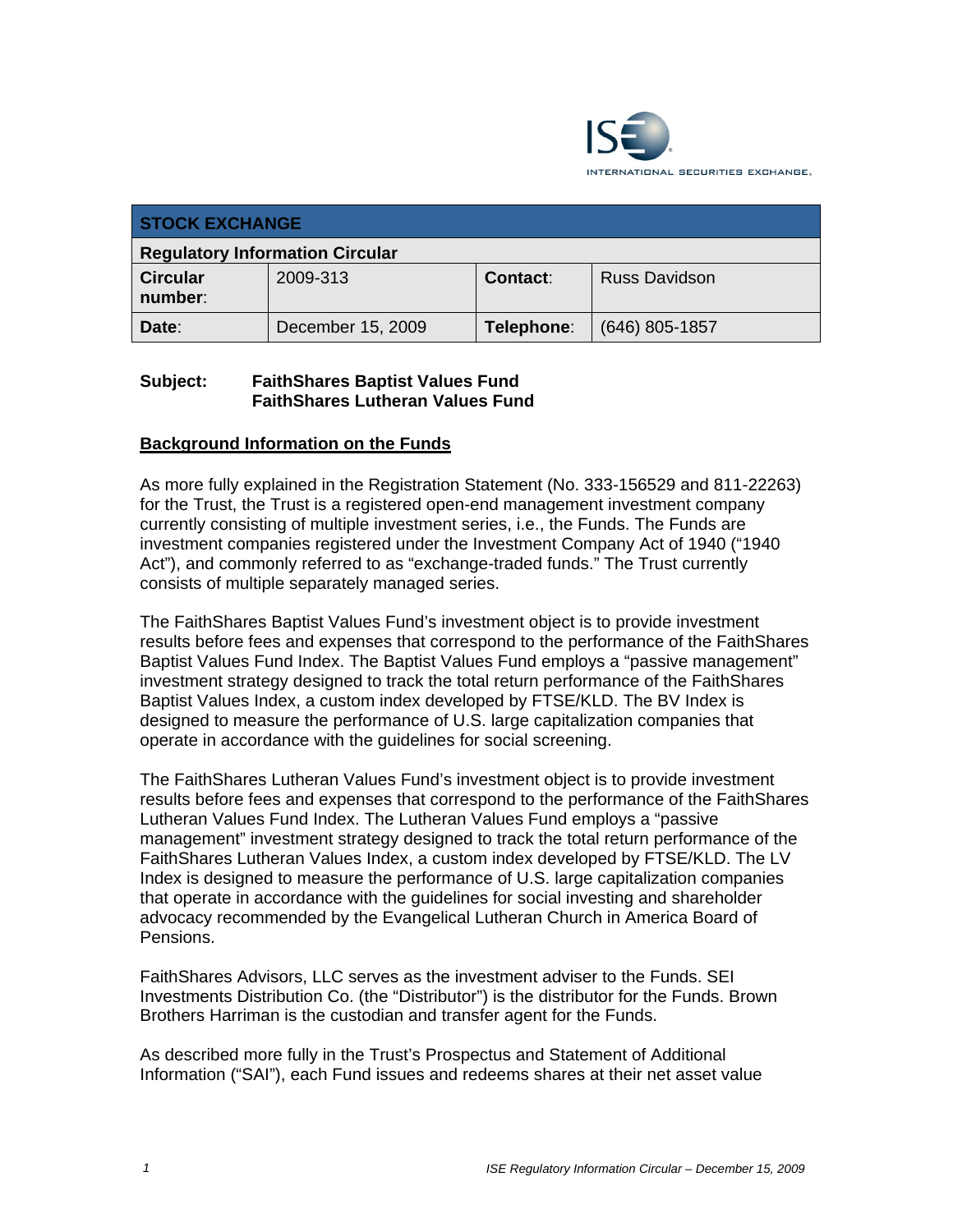("NAV") only in large blocks of 50,000 Shares (each block of 50,000 Shares called a "Creation Unit").

Each Fund pays out dividends from its net investment income to investors at least quarterly. Each Fund distributes any net capital gains, if any, annually.

The Depository Trust Company ("DTC") serves as securities depository for the Shares, which may be held only in book-entry form; stock certificates will not be issued. DTC, or its nominee, is the record or registered owner of all outstanding Shares.

The NAV per Share of the Fund will be determined as of the close of trading (normally, 4:00 p.m. Eastern Time ("ET")) on each day that the Exchange is open for business (a "Business Day"). The NAV is available from the Trust and the Exchange and is also available to National Securities Clearing Corporation ("NSCC") participants through data made available from NSCC.

The Trust's registration statement describes the various fees and expenses for the Fund's shares. For a more complete description of the Funds and the Indexes, visit www.faithshares.com.

#### **Purchases and Redemptions in Creation Unit Size**

Equity Electronic Access Members ("Equity EAMs") are hereby informed that procedures for purchases and redemptions of Shares in Creation Units are described in the Trust's Prospectus and SAI and that Shares are not individually redeemable but are redeemable only in Creation Unit aggregations or multiples thereof.

#### **Principal Risks**

Interested persons are referred to the Trust's Prospectus for a description of risks associated with an investment in the Shares. These risks include, but are not limited to, stock market risk, and the risk that each Fund's return may not match the return of its index for a number of reasons including the incursion by a Fund of operating expenses and costs not applicable to its index. In addition, as noted in the Prospectus, the Shares may trade at market prices that may differ from their NAV. The NAV of the Shares will fluctuate with changes in the market value of the Fund's holdings. The market prices of the Shares will fluctuate in accordance with changes in NAV as well as the supply and demand for the Shares on the Exchange.

#### **Exchange Rules Applicable to Trading in the Shares**

The Shares are considered equity securities, thus rendering trading in the Shares subject to the Exchange's existing rules governing the trading of equity securities

#### **Trading Hours**

Trading in the Shares on ISE is on a UTP basis and is subject to ISE equity trading rules. The Shares will trade from 8:00 a.m. until 8:00 p.m. Eastern Time. Equity EAMs trading the Shares during the Extended Market Sessions are exposed to the risk of the lack of the calculation or dissemination of underlying index value or intraday indicative value ("IIV"). For certain derivative securities products, an updated underlying index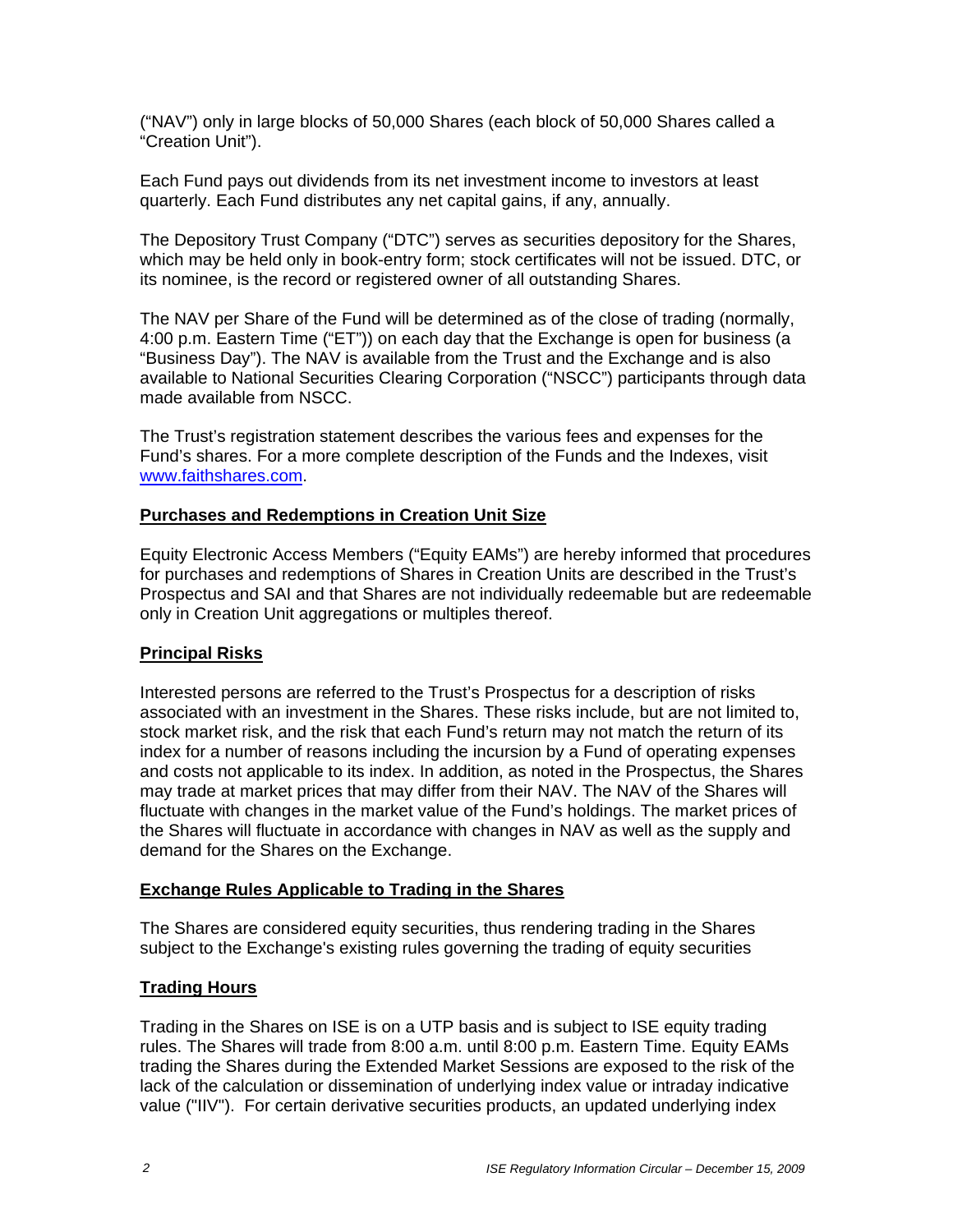value or IIV may not be calculated or publicly disseminated in the Extended Market hours. Since the underlying index value and IIV are not calculated or widely disseminated during Extended Market hours, an investor who is unable to calculate implied values for certain derivative securities products during Extended Market hours may be at a disadvantage to market professionals.

## **Trading Halts**

ISE will halt trading in the Shares in accordance with ISE Rule 2101(a)(2)(iii). The grounds for a halt under this Rule include a halt by the primary market because it stops trading the Shares and/or a halt because dissemination of the IIV or applicable currency spot price has ceased, or a halt for other regulatory reasons. In addition, ISE will stop trading the Shares if the primary market de-lists the Shares.

#### **Delivery of a Prospectus**

Pursuant to federal securities laws, investors purchasing Shares must receive a prospectus prior to or concurrently with the confirmation of a transaction. Investors purchasing Shares directly from the Fund (by delivery of the Deposit Amount) must also receive a prospectus.

Prospectuses may be obtained through the Distributor or on the Fund's website. The Prospectus does not contain all of the information set forth in the registration statement (including the exhibits to the registration statement), parts of which have been omitted in accordance with the rules and regulations of the SEC. For further information about the Fund, please refer to the Trust's registration statement.

#### **Exemptive, Interpretive and No-Action Relief Under Federal Securities Regulations**

The Commission has issued letters (together, the "No- Action Letters") dated October 24, 2006, November 21, 2005 and August 17, 2001 granting exemptive, interpretive and no-action relief from certain provisions of and rules under the Securities Exchange Act of 1934 for exchange-traded funds listed and traded on a registered national securities exchange that meet certain criteria.

#### **Regulation M Exemptions**

Generally, Rules 101 and 102 of Regulation M prohibit any "distribution participant" and its "affiliated purchasers" from bidding for, purchasing, or attempting to induce any person to bid for or purchase any security which is the subject of a distribution until after the applicable restricted period, except as specifically permitted in Regulation M. The provisions of the Rules apply to underwriters, prospective underwriters, brokers, dealers, and other persons who have agreed to participate or are participating in a distribution of securities.

The Commission issued a No-Action Letter by which persons participating in a distribution of shares of a fund may engage in secondary market transactions in such shares during their participation in such a distribution, despite the requirements of from Rule 101 under Regulation M. In addition, the SEC has permitted persons who may be deemed to be participating in the distribution of shares of a fund (i) to purchase securities for the purpose of purchasing creation unit aggregations of fund shares and (ii)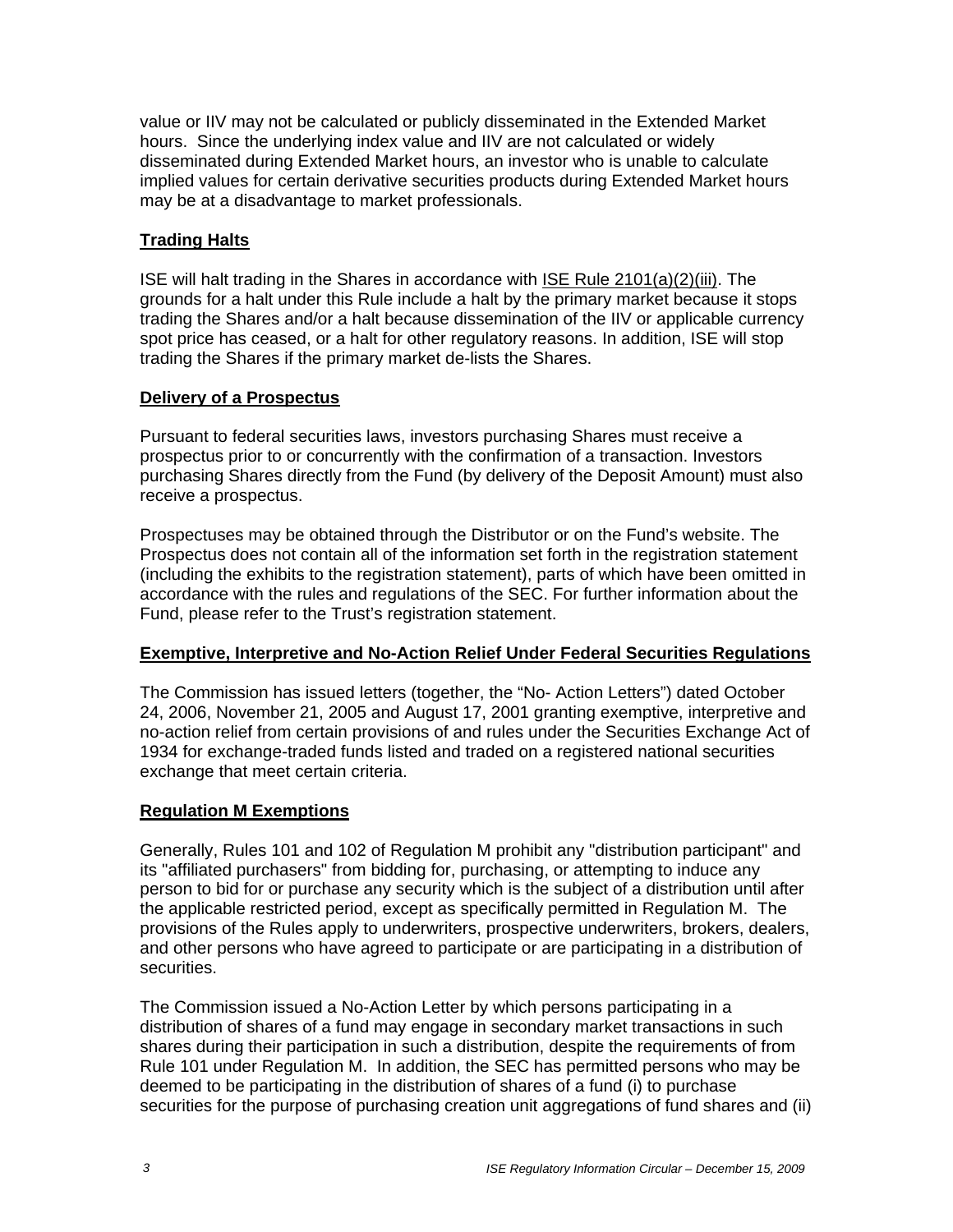to tender securities for redemption in Creation Unit Aggregations. Further, the Commission has clarified that the tender of fund shares to the Fund for redemption does not constitute a bid for or purchase of any of the Funds' securities during the restricted period of Rule 101. The Commission has issued a No-Action Letter to paragraph (e) of Rule 102 under Regulation M which allow the redemption of fund shares in creation unit aggregations during the continuous offering of shares.

#### **Customer Confirmations for Creation or Redemption of Fund Shares (SEC Rule 10b-10)**

Broker–dealers who handle purchases or redemptions of Fund shares in Creation Units for customers will be permitted to provide such customers with a statement of the number of Creation Unit Aggregations created or redeemed without providing a statement of the identity, number and price of shares of the individual securities tendered to the Fund for purposes of purchasing creation unit aggregations ("Deposit Securities") or the identity, number and price of shares to be delivered by the Trust to the redeeming holder ("Redemption Securities"). The composition of the securities required to be tendered to the Fund for creation purposes and of the securities to be delivered on redemption will be disseminated each business day and will be applicable to requests for creations or redemption, as the case may be, on that day. This exemptive relief under Rule 10b-10 with respect to creations and redemptions is subject to the following conditions:

- 1) Confirmations to customers engaging in creations or redemptions must state that all information required by Rule 10b-10 will be provided upon request;
- 2) Any such request by a customer for information required by Rule 10b-10 will be filed in a timely manner, in accordance with Rule 10b-10(c);
- 3) Except for the identity, number and price of shares of the component securities of the Deposit Securities and Redemption Securities, as described above, confirmations to customers must disclose all other information required by Rule 10b-10(a).

#### **SEC Rule 14e-5**

The Commission has permitted any person acting as a dealer-manager of a tender offer for a component security of fund (1) to redeem fund shares in creation unit aggregations from the issuer that may include a security subject to such tender offer and (2) to purchase fund shares during such tender offer. In addition, a No-Action has been issued under Rule 14e-5 states that if a broker-dealer acting as a dealer-manager of a tender offer for a security of the Fund purchases or arranges to purchase such securities in the secondary market for the purpose of tendering such securities to purchase one or more creation unit aggregations of shares, it must be made in conformance with the following:

- i. such bids or purchases are effected in the ordinary course of business, in connection with a basket of 20 or more securities in which any security that is the subject of a distribution, or any reference security, does not comprise more than 5% of the value of the basket purchased; or
- ii. purchases are effected as adjustments to such basket in the ordinary course of business as a result of a change in the composition of the underlying index; and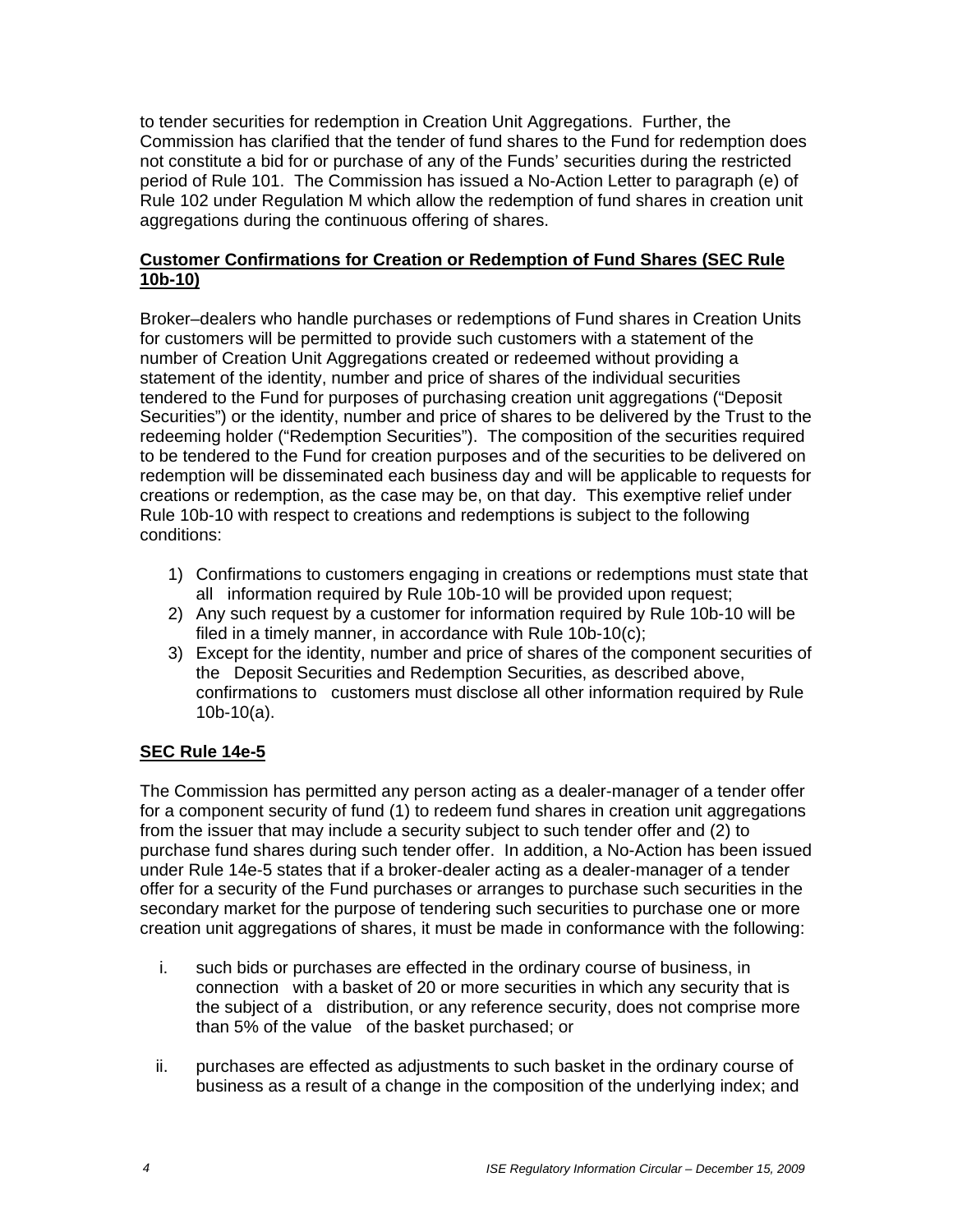iii. such bids or purchases are not affected for the purpose of facilitating such tender offer.

## **Section 11(d)(1); SEC Rules 11d1-1 and 11d1-2**

Section 11(d)(1) of the Act generally prohibits a person who is both a broker and a dealer from effecting any transaction in which the broker-dealer extends credit to a customer on any security which was part of a new issue in the distribution of which he participated as a member of a selling syndicate or group within thirty days prior to such transaction. The Commission has clarified that Section 11(d)(1) does not apply to broker-dealers that are not authorized participants (and, therefore, do not create creation unit aggregations) that engage in both proprietary and customer transactions in shares of a fund in the secondary market, and for broker-dealer authorized participants that engage in creations of creation unit aggregations. This relief is subject to specific conditions, including the condition that such broker-dealer (whether or not an authorized participant) does not, directly or indirectly, receive from the fund complex any payment, compensation or other economic incentive to promote or sell the shares of a fund to persons outside the fund complex, other than non-cash compensation permitted under NASD Rule 2830 (I)(5)(A), (B) or (C). See letter dated November 22, 2005 from Brian A Bussey, Assistant Chief Counsel, SEC Division of Market Regulation, to Barclays Global Investors, N.A., dated November 22, 2005. The Commission has issued a No-Action Letter under Section 11(d)(1) of the Act states that broker-dealers may treat shares of a fund, for purposes of Rule 11d1-2, as "securities issued by a registered open-end investment company as defined in the Investment Company Act" and thereby extend credit or maintain or arrange for the extension or maintenance of credit on shares that have been owned by the persons to whom credit is provided for more than 30 days, in reliance on the exemption contained in the rule.

#### **SEC Rule 15c1-5 and 15c1-6**

The Commission has issued a No-Action letter with respect to Rule 15c1-5 and Rule 15c1-6 as to the required disclosure of control by a broker or dealer with respect to creations and redemptions of fund shares and secondary market transactions therein.

**This Regulatory Information Circular is not a statutory Prospectus. Equity EAMs should consult the Trust's Registration Statement, SAI, Prospectus and the Fund's website for relevant information.**